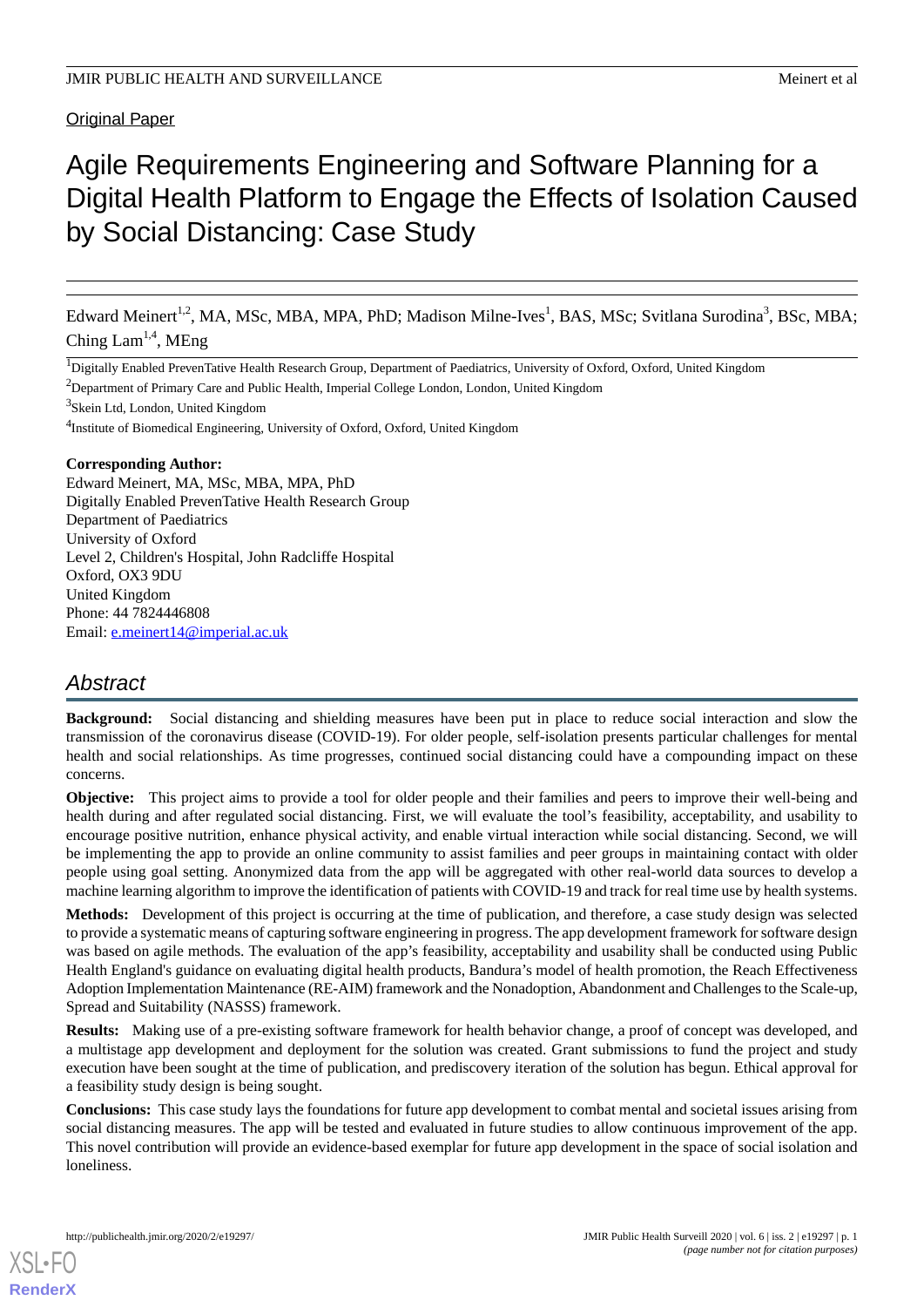## **KEYWORDS**

telemedicine; information science; data science; COVID-19; coronavirus; public reporting of healthcare data; health care quality, access and evaluation; aged; mental health; exercise; cellphone; artificial intelligence; agile; requirements engineering; social distancing; digital health; app

## *Introduction*

#### **Background**

Social distancing measures have been put in place to reduce social interaction and slow transmission of a recently discovered novel coronavirus disease (COVID-19) [\[1](#page-7-0)]. For older people (defined as adults 65 years or older), self-isolation presents particular challenges for physical activity, mental health, and social relationships [[2\]](#page-7-1); continued regulated social distancing could have a compounding impact on these concerns. In this population, physical activity is associated with a greater than 22% reduction in mortality [\[3](#page-7-2)]. The implications of social distancing could have unintended adverse mental and physical health outcomes by advancing social isolation, loneliness, and sedentary lifestyles [\[4](#page-8-0)].

Preliminary research suggests that the implementation of "lockdown" measures significantly reduces the doubling rate of COVID-19 [\[5](#page-8-1)]. As such, governments throughout Europe have implemented various degrees of containment measures to enact social distancing and limit exposure of populations to casual contact to slow the spread of the disease [\[6](#page-8-2)]. In Western democracies such as the United Kingdom, governments are finding it challenging to ensure people stay at home during the lockdown and do not exploit the daily exercise and essential shopping rules, especially as the weather starts to improve [[6\]](#page-8-2). Such violations reduce the effectiveness of lockdown measures. There is no practical way of monitoring the status of people with minor symptoms, especially those who are unable to get tested. These patients are not considered in the national statistics and cause the overall patient numbers to be underestimated, making evidence-based policy making unreliable. These circumstances prevent health systems from having accurate information on inbound case numbers, which makes managing case volume challenging and often results in resource overloads.

Preliminary data suggests that the rate of patients requiring hospitalization due to COVID-19 increases dramatically with age. Based on data from COVID-19 cases in China, approximately 16% of people aged 60 years or older who become infected are expected to need hospital care [\[7](#page-8-3)]. Case fatality rates for people 60 years or older are estimated (from international cases) to be 4.5%, compared to 1.4% for those younger than 60 years [\[8](#page-8-4)]. In 2015, 32.1% of the European population was aged 65 and older [\[9](#page-8-5)]. Although public health strategies to slow the spread of the disease may prove useful, they also introduce a burden of social isolation at home and in the hospital. Even before COVID-19, older people—particularly those who spend the majority of their time alone—were at a higher risk of social isolation [[10,](#page-8-6)[11](#page-8-7)]. Social isolation—having few social interactions—has been linked to an increased risk for a range of physical and mental health problems, including cardiovascular disease, stroke, dementia, and depression [[11\]](#page-8-7).

[XSL](http://www.w3.org/Style/XSL)•FO **[RenderX](http://www.renderx.com/)** Loneliness, the subjective perception of inadequate social connection, has also been independently associated with depressive symptoms [[2](#page-7-1),[10,](#page-8-6)[12\]](#page-8-8). The current limitations on social contact exacerbate the vulnerability of older people to social isolation, loneliness, and the associated mental and physical effects on well-being.

Current solutions include schemes to have volunteers call and talk with older people or use established social media platforms as mechanisms to promote social interaction [\[13](#page-8-9)]. The challenge with each of these approaches is, although they may be useful in establishing baseline contact, they are generic approaches that are not customized to the nature of the current problem. Additionally, systems often have a limited theoretical basis in evidence-based health behavior change frameworks. Many families are attempting to use social media platforms (eg, Skype, Facebook Messenger, or Zoom) to connect with older members of their families [[14\]](#page-8-10). However, these platforms were not designed to address the needs of older users in both application and user experience, and have limited functions. Prevention of social isolation can be achieved through one-on-one communication, group interactions, and structural interventions; although the sustainability of intervention is a crucial factor in long-term effectiveness [[11\]](#page-8-7).

This pandemic creates an overwhelming demand on hospitals that is challenging to coordinate proactively [[15\]](#page-8-11). Managing the inbound flow of care delivery resources is difficult because health systems (primary, secondary, and tertiary care) are not linked in a capacity to draw on data sources that could indicate trends on potential new cases [\[16](#page-8-12)]. Design standards that would promote interoperability necessary to integrate patient-facing and hospital-wise care systems are still emerging [[17\]](#page-8-13). However, the need for such integration is more urgent than ever because the ability to plan for care based on health system capacity is especially vital during this time.

#### **Aim and Objectives**

The purpose of this paper is to provide details to the user needs and subsequent system design for the Activating Digital to Support Social Distancing COVID-19 Aware Family Engagement (ADAPT-CAFÉ) solution. As this is an in-progress initiative, it is hoped that peer review and dissemination of the project design and associated implementation details will generate further discussion and reflection on digital health solutions being used as tools for engagement during and after the pandemic.

## **Project ADAPT-CAFÉ**

This project team will design, develop, and deploy a digital health mobile app to provide a means of assisting families and peer groups in maintaining contact with older people. The app will use goal setting and online communities to encourage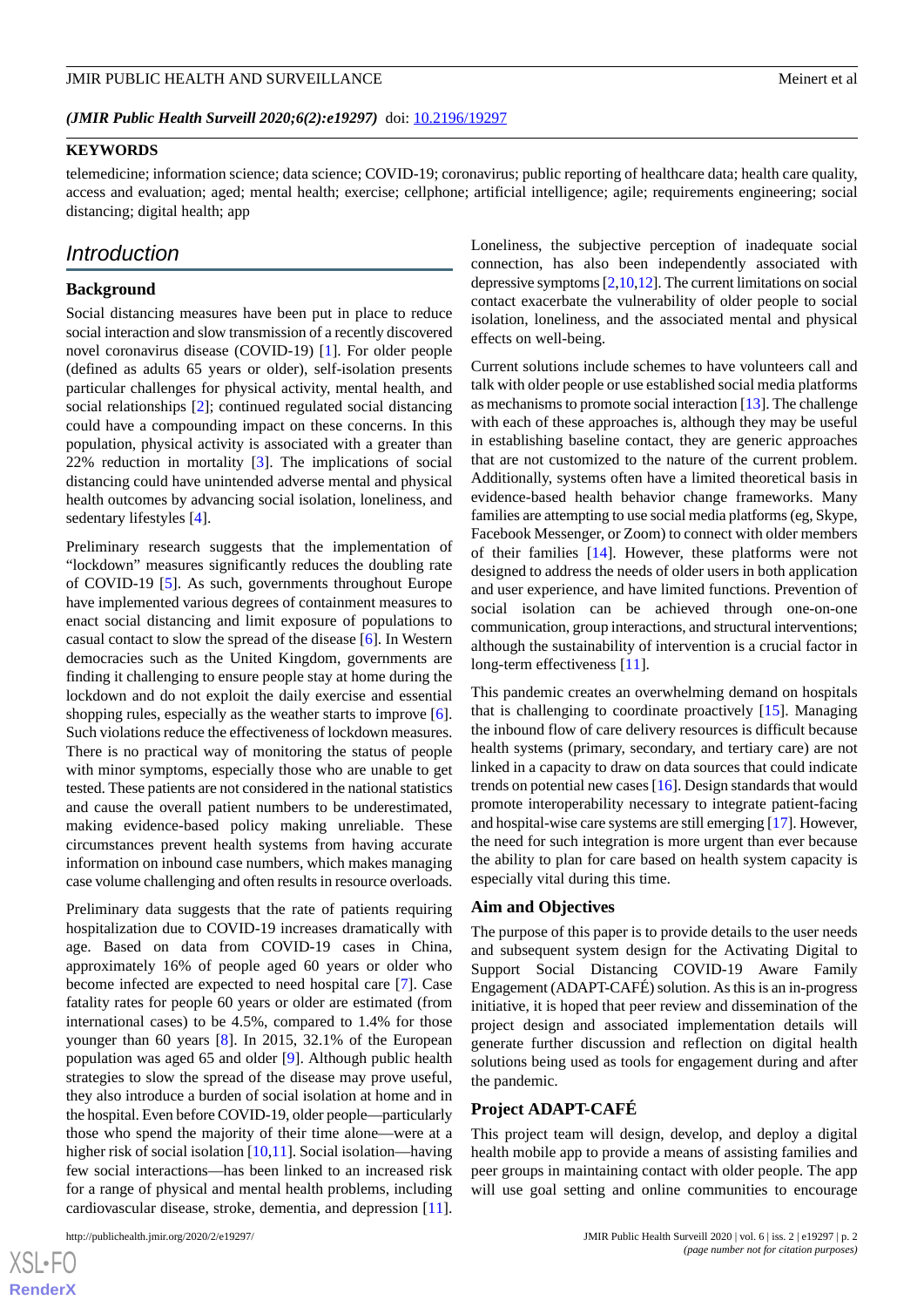positive nutrition, physical activity, and virtual interaction during social distancing. Although there is mixed evidence on the effectiveness of electronic interventions for loneliness in older people [[18](#page-8-14)], through an examination of strengths and weaknesses of previous studies, we hypothesize that it is possible to build a successful intervention with a user-centered and behavioral change theory-based design. Anonymized data from the app will be aggregated with other real-world data sources to develop a machine learning algorithm, with the objective of improving identification of patients with COVID-19 and tracking the real time use by health systems.

We aim for the immediate impact to be 27,450 users (approximately .01% of the older population in the United Kingdom, France, and Sweden) within the United Kingdom and the European Union. The target impact will be achieved over a series of months following the app's release, implemented via targeted paid advertising (eg, search engines, social media, news, television, and radio) and placement on app stores to

promote uptake. The project impact will be quantitatively measured by registration and app use data. The solution platform could also be exploited worldwide if the initial implementation achieves its objectives.

#### **Solution Overview**

The solution is a combination of:

- A mobile digital health app that provides older people, their families, and peers with a structured medium for social interaction.
- An analytics reporting engine that provides anonymized data from the app on potential cases, which can be used to anticipate hospital demand.

Both technologies are based on pre-existing software frameworks that will be modified for this use case, allowing for rapid app development and deployment for immediate impact. [Figure 1](#page-2-0) shows the ADAPT CAFÉ high-level implementation features.

<span id="page-2-0"></span>



#### **Design Extensibility**

A vital aspect of this system is to provide the capability of enabling user engagement across multiple priorities. Although the proposed use case is focused on older users, hospitalized patients of all ages are increasingly socially isolated [[19\]](#page-8-15). It is also a significant public health concern that many patients with cardiac conditions (particularly those with heart attacks) are presenting too late or not at all during the pandemic as a result of shielding. The solution is designed to be extensible to these and other implementation scenarios to encourage engagement and promote positive behaviors during social isolation and health system interaction.

#### **Solution Overview: Mobile Digital Health App**

The digital health app targets older users and their family members. Previous research suggests that there is mixed evidence that information communication technology interventions can be useful in reducing social isolation in older people [\[10](#page-8-6)]. The critical challenge in these technologies is mitigating issues centered on app usability and accessibility. This project will implement a simple-to-use interface with built-in accessibility functions such as font size adjustment, a chatbot (text and voice), a voice control assistant, and voice messaging with family members.

[XSL](http://www.w3.org/Style/XSL)•FO **[RenderX](http://www.renderx.com/)**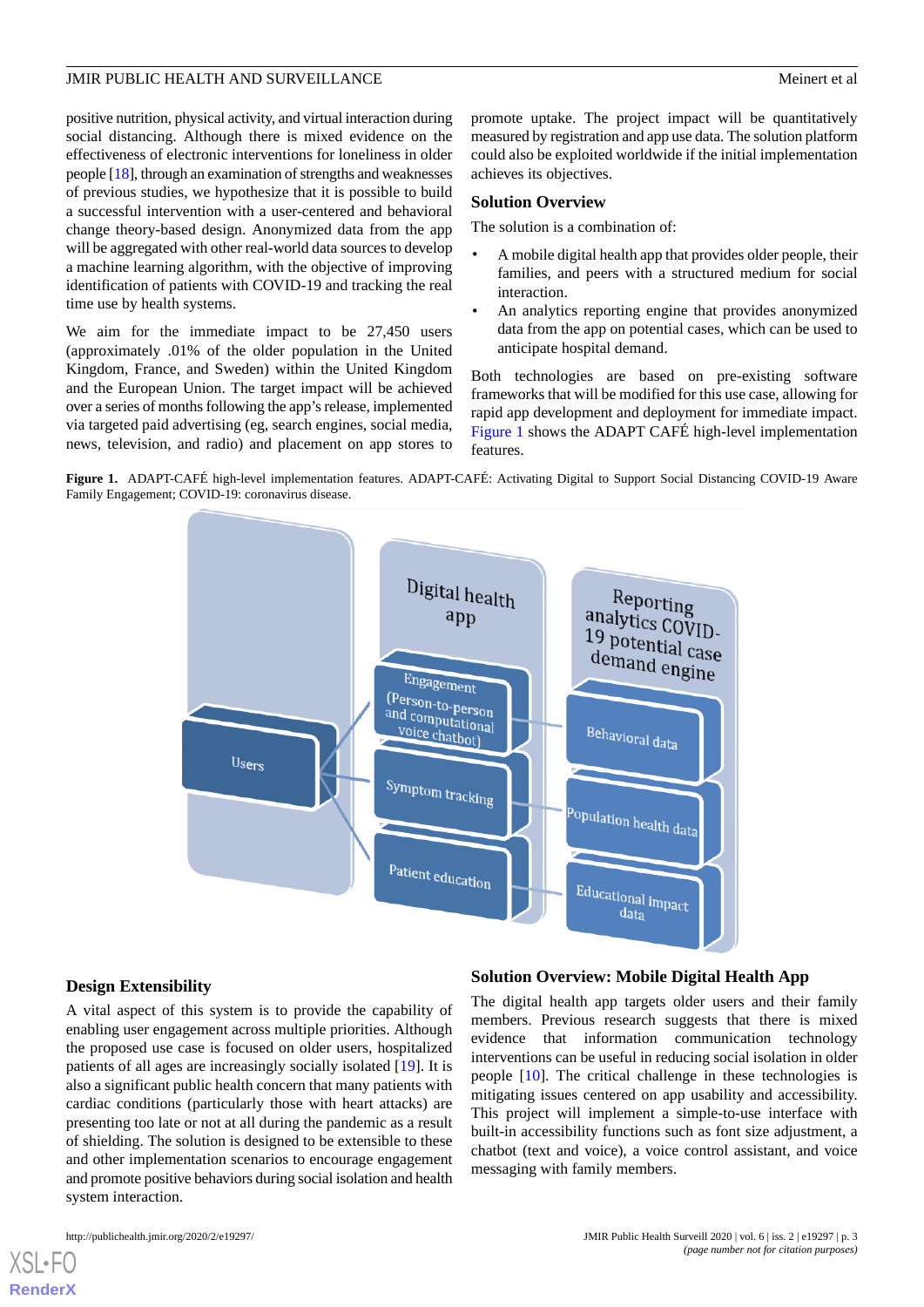The app will allow family members to remotely access the interface of the older user's app so that family members can teach the user how to use it without face-to-face contact. Suggested daily checkup messages can be sent from family members and friends in-app or via text messaging depending on the older users' preferences. Social interaction suggestions for virtual family gatherings, physical activity, and healthy nutrition will be provided with cues in-app to encourage consistency and sustainable uptake. Gamification, achievement, and in-app rewards will also be incorporated to incentivize users to schedule and plan for activities with family members.

Daily automated voice messages to collect well-being data from users will also be used to actively track real world data, including activities, location, and symptom data, in the user population. Natural language recognition will be used to analyze responses from users to collect relevant epidemiological and geographical data and allow earlier identification and treatment of infected older people. This will prevent symptoms from worsening and thus reduce death rates. The data generated by the app, including voice and text interactions, geographical location, and other activity patterns, will be anonymized, securely stored, and analyzed for insights to be extended as a signal used by health systems as predictors of potential new patients with COVID-19.

There are over 238 million older citizens throughout Europe [[9\]](#page-8-5). Although the initial implementation will be provided in English, French, and Spanish, this app has the potential to be extended to older populations around the world.

The app will be developed using the behavior change wheel (BCW) framework [\[20](#page-8-16)]. This theory was designed to guide the development of behavior change interventions by outlining three behavioral components—capability, opportunity, and motivation—that interact to affect behavior. Effective interventions can be developed by evaluating which of these components need to be changed and how to achieve a target behavior [\[20](#page-8-16)]. The BCW framework also links these behavioral components with various intervention strategies (eg, persuasion, education) so that intervention types can be chosen concerning the behavioral components to be changed [[20\]](#page-8-16). This framework will be used as a basis for evaluating what is preventing individuals from engaging in digital social interactions, physical activity, and symptom reporting so that the interventions incorporated in the mobile app will target those aspects specifically. The behavior change techniques (BCT) taxonomy will also be used to provide a clear description of the specific techniques being used in the app [[21\]](#page-8-17). The clarity that this taxonomy provides will enable easy and rapid evaluation and adaptation of the BCTs used in the app in response to interim data so that the app will use the most effective BCTs in this context.

## **Solution Overview: Reporting Analytics COVID-19 Potential Case Demand Engine**

Anonymized data from the ADAPT CAFÉ app will be a source of real-world evidence for understanding people's movement within lockdown regions as well as the occurrence of symptoms within the user group. This data can be aggregated with other data sources to provide a complete picture of the geographical region and insights into both the social and physical needs of users under lockdown. This data will be used as a source of information to create dynamic stratified patient demand forecasts with both machine learning transferred parameters and an agent-based simulation of patient demographics. This data will develop a geographical model superimposed on a health system's capacity to serve care, which will be analyzed against current and future availability of care delivery resources. These features will enable the capability to quickly see critical paths and provide the health system with the ability to plan and allocate providers and assets. This will enable the ability to simulate "what-if" scenarios and enable operational decision support for logistical placement, resource assignment, and management.

GE Healthcare's Command Center (GE Healthcare) provides a "wall of analytics" that draws on data from multiple systems within a clinical care setting; this data is displayed across a hospital and is accessible via tablets and mobile devices [[22\]](#page-8-18). Advanced algorithms are used to help staff predict and resolve bottlenecks in care delivery before they occur, recommending actions to enable faster, more responsive patient care and better allocation of resources [\[22](#page-8-18)]. GE is using a significance and inferiority ranking approach [[23\]](#page-8-19) to develop an agent-based simulation to stratify people and networks of interactions. This insight could enable the transfer of learnings from one region to another to tailor demand capacity testing. This aim would be to identify trends by gaining an understanding of behaviors that are leading to infections and associated precursors. This will enable hospital information flow to be bidirectional: the creation of a propensity for future demand by demographic and an increase to the effectiveness of the digital health ADAPT-CAFÉ app at delaying or preventing infections that health systems do not have the capacity to serve due to overwhelming demand.

Anonymized real world evidence gathered through ADAPT-CAFÉ will be used by GE's Command Centre technology or as a stand-alone dashboard and data source for integration with other clinical care data systems to improve the general model predictive power and optimize clinical resources for the treatment of patients with COVID-19.

# *Methods*

## **Case Study Design**

In-depth data on the effectiveness and acceptability of the proposed app will be collected using a case study method [[24\]](#page-8-20). Focused qualitative and quantitative research on the user's experience of this app will allow further development to target-specific issues identified. The case study development will follow seven stages, outlined in [Table 1](#page-4-0).

 $XS$ -FO **[RenderX](http://www.renderx.com/)**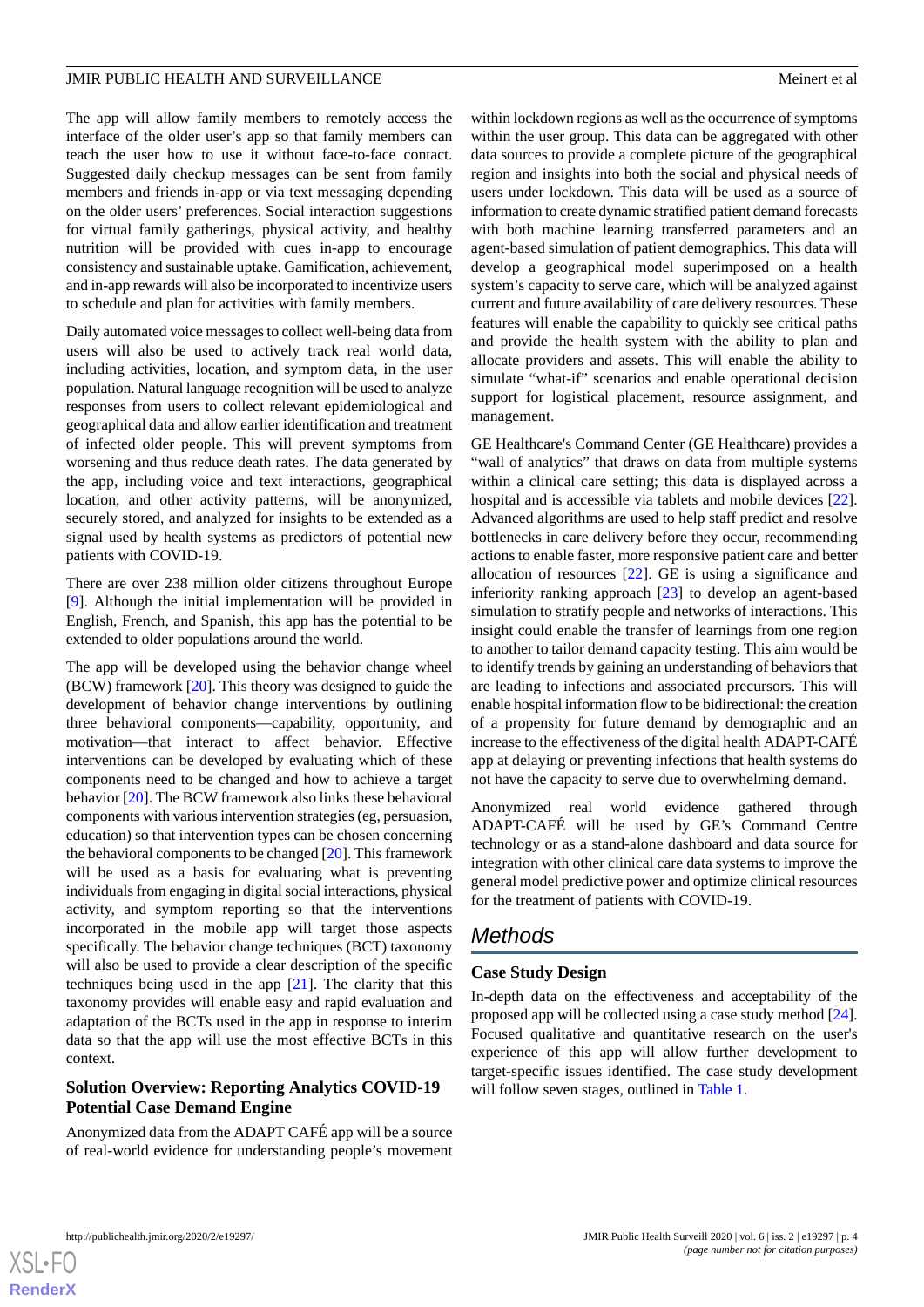Number Stage Corresponding agile stage Outcomes

<span id="page-4-0"></span>Table 1. Case study framework (based on [\[24,](#page-8-20)[25](#page-8-21)]).

|   | Plan    | Discovery phase | Description of problem, user journeys, and data aggregation approach                                                                                                                                                                                                                                                                          |
|---|---------|-----------------|-----------------------------------------------------------------------------------------------------------------------------------------------------------------------------------------------------------------------------------------------------------------------------------------------------------------------------------------------|
|   | Design  | Alpha phase     | Construction of research design and linkage of research questions, data, and cri-<br>teria for evaluation and synthesis<br>Development and design of app prototype based on the behavior change wheel<br>$\bullet$<br>theoretical framework $[20]$ , which will be iteratively updated based on new in-<br>coming evidence from steps 4 and 5 |
|   | Prepare | Alpha phase     | Drafting, approval, and execution of study ethics followed by the performance<br>of user recruitment protocols<br>Design of short-term and long-term app evaluation protocols<br>٠                                                                                                                                                            |
|   | Collect | Beta phase      | Deployment of a beta version of the app and conduction of qualitative<br>semistructured interviews and in-app surveys, and collection of app use data.                                                                                                                                                                                        |
|   | Analyze | Beta phase      | Iterative user data analysis for continuous app improvement                                                                                                                                                                                                                                                                                   |
| 6 | Create  | Live phase      | Finalize app for publishing on Google and Apple app stores                                                                                                                                                                                                                                                                                    |

7 Share Live phase • Congoing paid advertising to promote uptake of the app

## **Nonadoption, Abandonment, Scale-Up, Spread, and Sustainability Framework**

Comprehensive planning for the potential sustained impact and long-term use of this platform will be done using the nonadoption, abandonment, scale-up, spread, and sustainability (NASSS) framework [\[26](#page-8-22)]. Adaptation of the solution use case will commence with consideration of the issues concerning social isolation and older users, with user-centered design and patient and public engagement in solution design to ensure the appropriateness of the solution design. Considerations of the broader health system, organizational, value proposition, and longer-term adaptation over time shall be planned and iterated throughout the app life cycle using the 7 stages for the framework and recorded in subsequently published reports on the implementation of the system.

## <span id="page-4-1"></span>**Agile Software Development Process**

The software product development is following the agile framework defined by the UK Government Service Manual

**Figure 2.** Sample of agile software requirements planning.

[[27\]](#page-8-23), as well as lean methodology [\[28](#page-8-24)] and iterative design and development sprints. The approach relies on reuse and iterative improvements of the code and user experience elements, in particular via deploying open-source tools and codebase, conducting fast validation with real users, and maintaining consistent performance measurements against predefined key performance indicators, including adoption and retention metrics. [Figure 2](#page-4-1) shows a sample of agile software requirements planning.

• Creation of interim and long-term reports based on iteratively collected data and a final report of the impact of the app on reducing social isolation, improving

well-being, and providing useful tracking data Publishing of the reports in a peer-reviewed journal.

> The discovery phase aims to efficiently define requirements via a structured process, with subsequent iterative build and testing during the alpha, beta, and live phases. Aligned with the Service Manual agile framework guidelines [\[29](#page-8-25)], the accessibility standards and principles are integrated into the system design and development process. This approach also allows the resulting insights and technology to be replicable, scalable, and transferable to extend the solution to the adjacent problem areas.

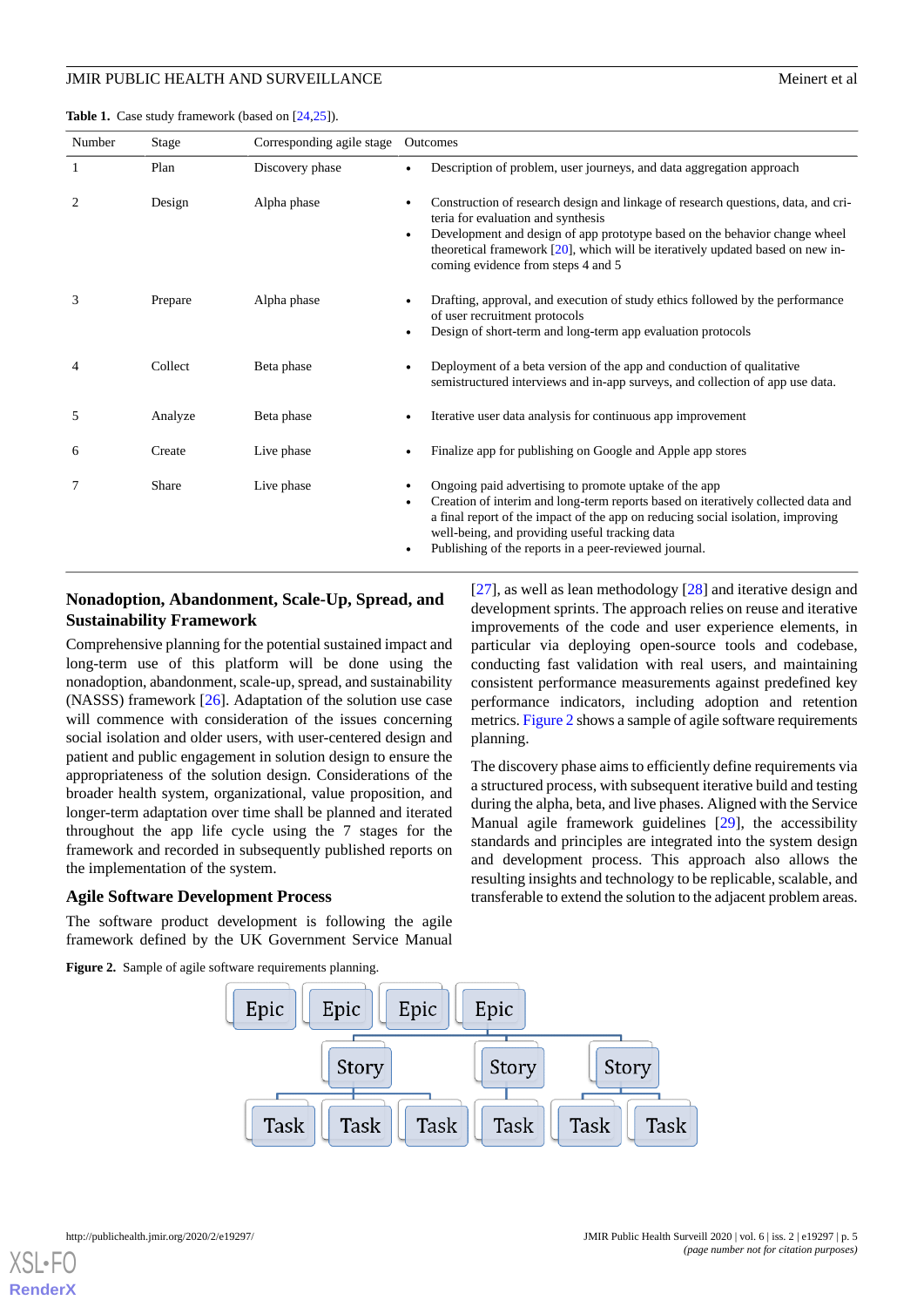## **Evaluation: Study Design**

A feasibility study will be initiated and last 12 months; this will include a 1-month evaluation and intervention refinement (ending by June 27, 2020), and an 11-month implementation and follow-up (commencing June 28, 2020, and concluding June 1, 2021). During the implementation period, the research team will prepare for subsequent larger-scale studies should interim results indicate study feasibility, adoption, and usability of the app (by December 31, 2020). The study is centered on the app and excludes the reporting engine; the basis for this is that successful uptake of the app is required for downstream data in the reporting engine to be useful.

The evaluation of the app's feasibility, acceptability, and usability shall be conducted using the following scales and theoretical models and frameworks:

- Public Health England guidance on evaluating digital health products [[30\]](#page-8-26)
- Bandura's model of health promotion by social cognitive theory will be used in the measurement of factors impacting the BCW framework development and validity, with specific emphasis on self-efficacy, perceived benefits, and perceived barriers [[31\]](#page-9-0).
- The reach effectiveness adoption implementation maintenance framework [[32\]](#page-9-1) to include information regarding the target population reach, potential for solution impact, adoption by target users, implementation consistency, and costs made during delivery and maintenance of the intervention
- Long-term adoption and suitability to further trials will be evaluated using the NASSS framework [\[26](#page-8-22)].

A total of 6000 (primary app users older than 65 years) will be recruited for evaluation. However, because recruitment will be done via the app store and advertised publicly, it is expected that the number of primary app users will exceed this number. We will randomly select 10% of the primary app users and 10% of secondary app users (adult users aged 18-65 years; participants will be drawn from sets collected at 1, 2, and 3 months poststudy commencement) for further qualitative investigation. A central study objective is to reach demographic saturation (ethnicity, social-economic background, and education) for study participants. Qualitative feedback will be measured through an examination of factors associated with app use and uptake. Participants will use the app online via smartphones at any location for, on average, 15-45 minutes per day during the implementation period. The qualitative evaluation will make use of in-app surveys and interviews. Study participants will be asked to take part in two interviews via Skype or telephone lasting 40-60 minutes conducted by the principal investigator (EM) and trained research staff. Interview questions will be asked within the context of how the participants interpreted the impact of the app. Interviews will be used to evaluate evidence-based strategies for engagement and BCTs, including self-monitoring, goal setting, physical activity and healthy eating support, personalized feedback and motivational strategies (eg, rewards, prompts, or gamification), and social support.

Skype and telephone conferences have been selected as methods of interviewing because participants are distributed regionally and adhering to social distancing regulations, and this is the most accessible means of interviewing participants. We will sample a sufficiently significant number of participants for qualitative interviews to provide sufficient insight into app impact. All those who opt for the study will undergo data analysis to avoid attrition bias. After being given information on the structure of the study to ensure that they understand it, participants will be asked to provide informed consent. Should participants opt not to have interview sessions audio recorded, detailed notes of those sessions will be taken and shared with participants at the end of the interview summarizing discussions. The full study design is under development and will be submitted for review in May 2020.

# *Results*

This paper summarizes the real time development of ADAPT-CAFÉ to share design principles that could be reused or extended by other app developers and scientists. In this section, we summarize the in-progress work plan for the solution.

## **Work Plan**

## *Phase 1: Discovery Phase*

To ensure the build of a fit-for-purpose app, a project initiation document detailing user needs, the current state of the literature, and requirements specific to self-isolation and government policies surrounding the lockdown will be produced and agreed upon by all parties.

User stories and epics surrounding the accessibility requirements of older users and their families will be further developed to enable users with little to no digital skills to use the technology efficiently. Initial wireframes will be produced, and small focus group meetings will be held via Skype or Zoom to validate the defined problem and proposed solution.

This phase's work has already commenced due to the urgent nature of the problem.

## *Phase 2: Alpha Phase Prototype*

Focusing on the self-isolation challenge epic, a prototype participant interaction system and chatbot to aid social connection and physical and mental fitness for older people will be developed. The type and format of the data to be collected will be explored to ensure data interoperability with external data systems.

Concurrently, research ethical approval [\[33](#page-9-2)] will be sought at this stage from the University of Oxford to ensure that the solution can be implemented and evaluated in an ethical manner complying with privacy, data security, and other considerations.

## *Phase 3: Beta Phase Testing*

The prototype app will be released to a small group of app testers. Qualitative feedback will be measured using the evaluation protocol designed in the alpha phase through Skype interviews of participants (families or peer groups and associated older stakeholders). Iterations to the app will be made based on

 $XS$  • FO **[RenderX](http://www.renderx.com/)**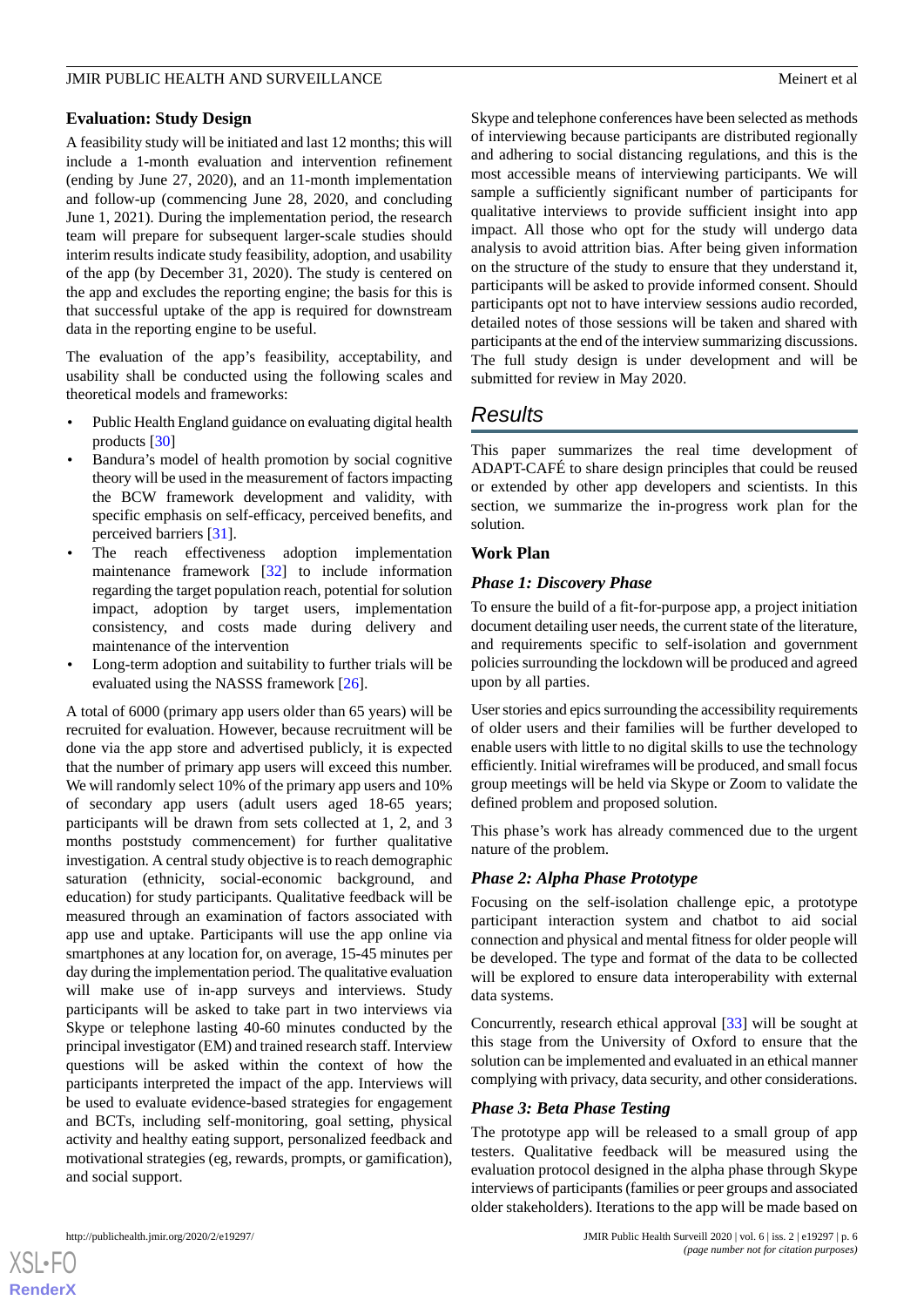suggestions by users. Iterative data analytics and fine-tuning of the data collection process will be conducted at this phase and aggregated with other data sources outside of the app to allow aggregate data analysis via the GE Healthcare Command Center. This work will continue throughout the development life cycle of the app to allow for continuous improvement of the app.

The technology development will follow a modular approach following the representational state transfer application program interface structure. Backend app databases will be hosted on the Amazon Web Services (AWS) infrastructure, complying with General Data Protection Regulation-compliant levels of data security and enabling big data processing (including voice and video transfer, storage, and analytics) as well as the deployment of machine learning modules.

At the core of the system, implementation is an artificial intelligence (AI)-powered chatbot agent, deployed with an open-source framework such as Amazon Lex, a service that allows the creation of intelligent conversational chatbots and is part of the AWS ecosystem. The integrated machine learning modules will give users a personalized experience to improve the quality of question prediction and response.

To cater to the needs of older adult users, a voice-enabled conversational AI will support accessibility and improve the ease of interaction. The app will use a voice-user interface that interacts with voice servers such as Amazon Alexa and delivers voice recognition, conversational dialogues, entity resolution, and memory.

<span id="page-6-0"></span>At the second stage of the process after 1 year, the developed ecosystem will create a basis to further improve the technology for delivering advanced medical and lifestyle assistance for older and isolated people. The core data processing and storage engine are planned to be expanded with electronic health care records (EHR) data exchange gateway to connect with third-party EHR data providers and deliver personalized plans and recommendations, as well as automate schedules and programs for care and interactions. At that stage, the distributed ledger technology component is planned to further augment the work of independent communities via securing data exchange mechanisms and enabling token-based motivational schemes.

## *Phase 4: Live Phase*

The app will go live on the Apple App store and Google Play store after beta iterations. The app will be marketed through social media channels and paid digital advertising. Continuous support and software updates will be made based on user feedback.

An evaluation study will be conducted using a combination of online surveys and qualitative video call interviews at various time points. A short-term time point will be examined for users after 5 days of app use to understand whether the app is successful in meeting the needs of users and improve and update the app to meet short-term user needs. A longer-term time point will be examined 2 months after the start of live app use to understand the attrition rate and long-term effects of using the app in the pandemic context.

The results will be published in a peer-reviewed journal to share the experience in the development and feedback of the app and contribute to the broader community of researchers tackling the challenges arising from this worldwide pandemic. [Figure 3](#page-6-0) shows the proposed implementation timeline.



**Figure 3.** Proposed implementation timeline.

 $XS$  • FO **[RenderX](http://www.renderx.com/)**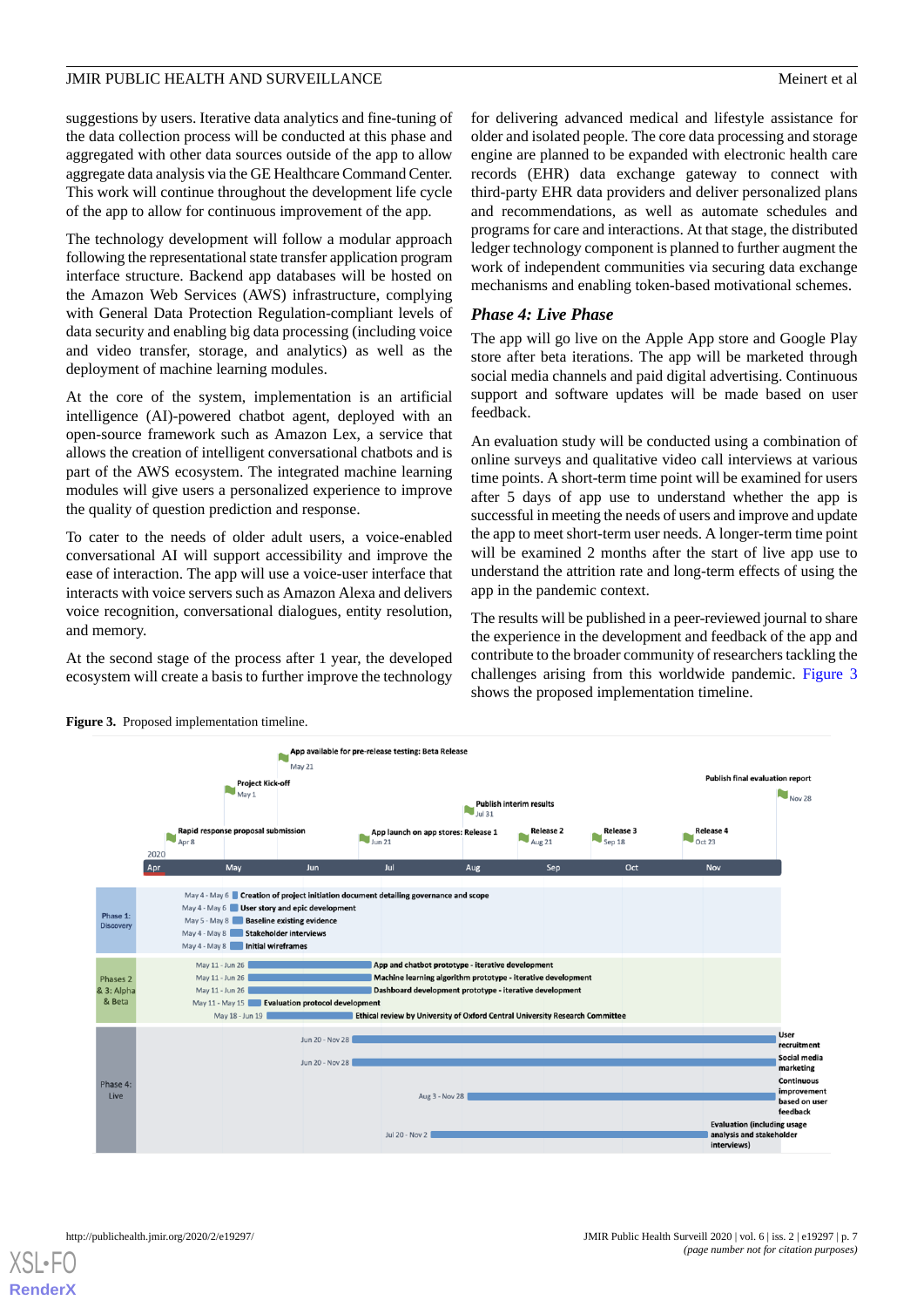# *Discussion*

## **Principal Findings**

Mobile digital technology enables the capability to rapidly design, build, and deploy solutions with the capacity of connecting vast geographies of individuals. Despite the constraints of social distancing, such digital technology creates a capability for interconnectedness. The critical challenge, however, in the design of digital innovations is to construct them in a way that allows for evaluation and will assure the potential for long-term uptake and use. These issues are even more pressing with the context of this pandemic because resources must be deployed in a way that ensures a promise of effectiveness.

## **Lessons Learned**

This project was the genesis of brainstorming to a rapid-response call, which was developed hours before a submission deadline and subsequent iteration to four other rapid-response requests over 3 weeks. This pandemic has required the development of solutions in real time to respond to a public health emergency of international concern. It is challenging for academic institutions and funders to react responsively, particularly in medicine, because systems are designed to follow structures that ensure safety and evidence-based practice, which by their very design are methodical and time intensive. Despite these institutional barriers, however, the international clinical, academic, and industrial community have responded with speed during this crisis. The key lessons learned will be long-term enablement of what has worked for agile solution delivery and how we can embed these practices in care delivery in the future.

It is also worth considering other ideas that were not funded or unable to be developed due to constraints. A lesson learned for the community is how to channel these efforts and not merely rely on a meritocratic belief that the best solutions always present themselves. In a digital age, we can mobilize people,

ideas, and resources in exponential ways, but making use of effort and its deployment is by no means simple.

## **Strengths and Limitations of the Study**

Our app development adopts user-centered design and takes into account evidence-based theories for the implementation of technology interventions in health and care. The composite of consideration for iterative development and system-wide thinking combined with a framework for evaluation during a rapid app development process is a strength of our approach. A limitation of our approach is that, due to the evolving nature of the current problem, it is unfeasible to follow a traditional scientific investigation format where the design would be finalized up-front and research ethics developed and approved before any software development was started. However, analysis of the efficacy and validity of our methods are the reasons we have submitted our work for international peer review while obtaining research funding for our solution.

## **Further Research**

The success and failure of digital solutions used during this pandemic will make valuable contributions to the literature. Lessons learned can be applied to influence future software engineering management of digital health solutions. Whether the authors can achieve the uptake and data sources intended will provide information about the best ways of combining real world and clinical data to inform potential case demand.

## **Conclusions**

This case study outlined a digital health agile requirements engineering approach to tackle a new and urgent issue arising from government measures to combat the COVID-19 worldwide pandemic. The proposed solution is to use a peer-to-peer engagement system and voice AI chatbot to connect older people with their family and friends and promote mental, physical, and social well-being. The testing and evaluation of the app will be reported in future studies.

## **Acknowledgments**

This paper was funded by the Sir David Cooksey Fellowship in Healthcare Translation at the University of Oxford. Chris Johnson, Jeff Terry, Attila Ferik, and Dr Peter Bencik from GE Healthcare contributed to the concept development of the extensibility of data collection features for the reporting analytics of the COVID-19 potential case demand engine. Dr Michelle van Velthoven contributed to the study design for the presubmission ethical submission.

## <span id="page-7-0"></span>**Conflicts of Interest**

None declared.

## <span id="page-7-1"></span>**References**

 $X$ SL•F $O$ **[RenderX](http://www.renderx.com/)**

- <span id="page-7-2"></span>1. Gov.uk. 2020. Guidance on social distancing for everyone in the UK URL: [https://www.gov.uk/government/publications/](https://www.gov.uk/government/publications/covid-19-guidance-on-social-distancing-and-for-vulnerable-people/guidance-on-social-distancing-for-everyone-in-the-uk-and-protecting-older-people-and-vulnerable-adults) [covid-19-guidance-on-social-distancing-and-for-vulnerable-people/](https://www.gov.uk/government/publications/covid-19-guidance-on-social-distancing-and-for-vulnerable-people/guidance-on-social-distancing-for-everyone-in-the-uk-and-protecting-older-people-and-vulnerable-adults) [guidance-on-social-distancing-for-everyone-in-the-uk-and-protecting-older-people-and-vulnerable-adults](https://www.gov.uk/government/publications/covid-19-guidance-on-social-distancing-and-for-vulnerable-people/guidance-on-social-distancing-for-everyone-in-the-uk-and-protecting-older-people-and-vulnerable-adults) [accessed 2020-04-12]
- 2. Courtin E, Knapp M. Social isolation, loneliness and health in old age: a scoping review. Health Soc Care Community 2017 May; 25(3): 799-812. [doi: 10.1111/hsc. 12311] [Medline: [26712585](http://www.ncbi.nlm.nih.gov/entrez/query.fcgi?cmd=Retrieve&db=PubMed&list_uids=26712585&dopt=Abstract)]
- 3. Beaney T, Salman D, Vishnubala D, McGregor A, Majeed A. The BMJ Opinion. 2020 Apr 09. The effects of isolation on the physical and mental health of older adults Internet URL: [https://blogs.bmj.com/bmj/2020/04/09/](https://blogs.bmj.com/bmj/2020/04/09/the-effects-of-isolation-on-the-physical-and-mental-health-of-older-adults/) [the-effects-of-isolation-on-the-physical-and-mental-health-of-older-adults/](https://blogs.bmj.com/bmj/2020/04/09/the-effects-of-isolation-on-the-physical-and-mental-health-of-older-adults/)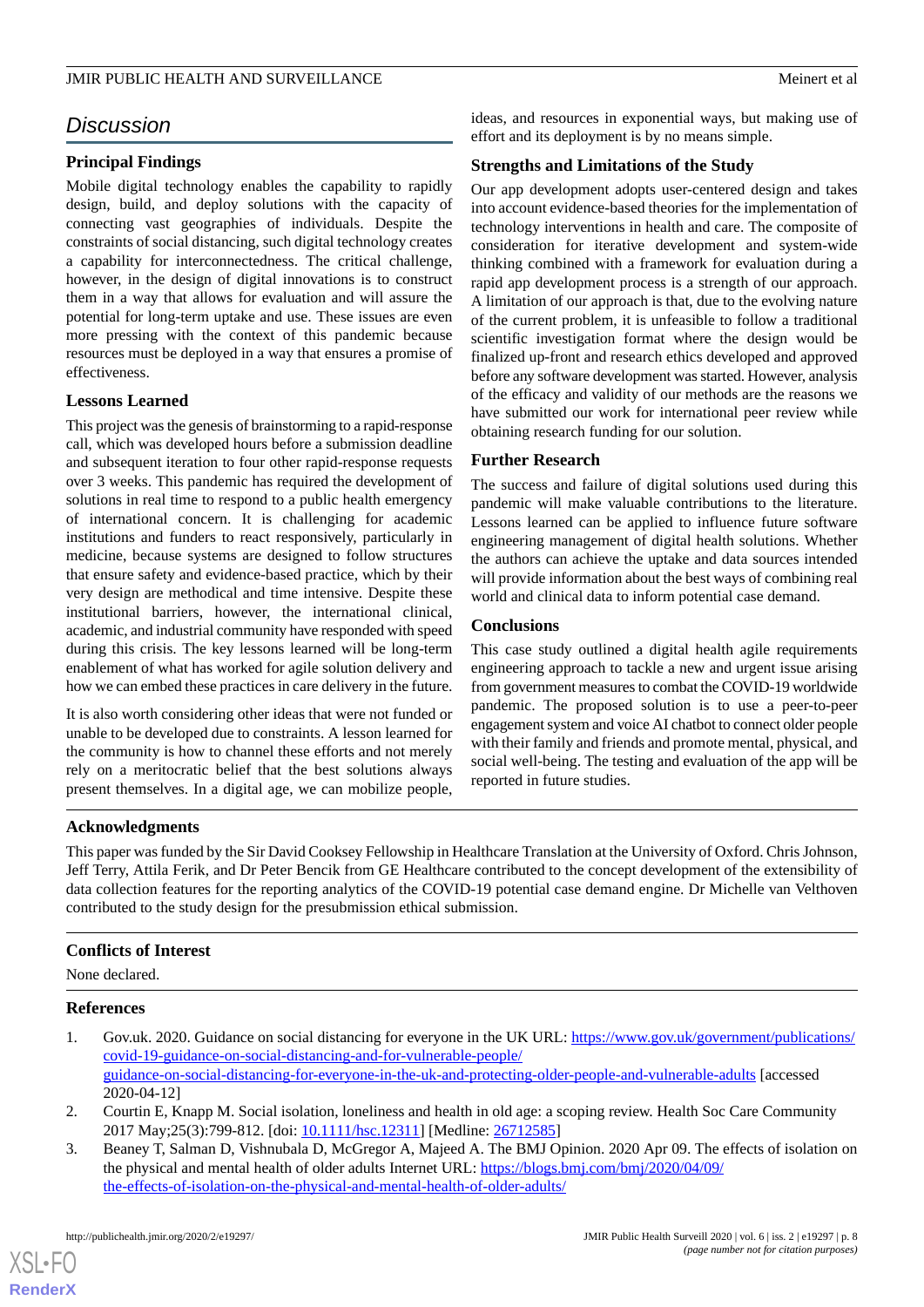- <span id="page-8-0"></span>4. Dury R. Social isolation and loneliness in the elderly: an exploration of some of the issues. Br J Community Nurs 2014 Mar;19(3):125-128. [doi: [10.12968/bjcn.2014.19.3.125\]](http://dx.doi.org/10.12968/bjcn.2014.19.3.125) [Medline: [24897833](http://www.ncbi.nlm.nih.gov/entrez/query.fcgi?cmd=Retrieve&db=PubMed&list_uids=24897833&dopt=Abstract)]
- <span id="page-8-1"></span>5. Lau H, Khosrawipour V, Kocbach P, Mikolajczyk A, Schubert J, Bania J, et al. The positive impact of lockdown in Wuhan on containing the COVID-19 outbreak in China. J Travel Med 2020 Mar 17 [[FREE Full text](http://europepmc.org/abstract/MED/32181488)] [doi: [10.1093/jtm/taaa037\]](http://dx.doi.org/10.1093/jtm/taaa037) [Medline: [32181488](http://www.ncbi.nlm.nih.gov/entrez/query.fcgi?cmd=Retrieve&db=PubMed&list_uids=32181488&dopt=Abstract)]
- <span id="page-8-2"></span>6. European Centre for Disease Prevention and Control. 2020 Mar 23. Considerations relating to social distancing measures in response to COVID-19 – second update URL: [https://www.ecdc.europa.eu/en/publications-data/](https://www.ecdc.europa.eu/en/publications-data/considerations-relating-social-distancing-measures-response-covid-19-second) [considerations-relating-social-distancing-measures-response-covid-19-second](https://www.ecdc.europa.eu/en/publications-data/considerations-relating-social-distancing-measures-response-covid-19-second)
- <span id="page-8-4"></span><span id="page-8-3"></span>7. Mahase E. Covid-19: death rate is 0.66% and increases with age, study estimates. BMJ 2020 Apr 01;369:m1327. [doi: [10.1136/bmj.m1327\]](http://dx.doi.org/10.1136/bmj.m1327) [Medline: [32238354](http://www.ncbi.nlm.nih.gov/entrez/query.fcgi?cmd=Retrieve&db=PubMed&list_uids=32238354&dopt=Abstract)]
- <span id="page-8-5"></span>8. Verity R, Okell LC, Dorigatti I, Winskill P, Whittaker C, Imai N, et al. Estimates of the severity of coronavirus disease 2019: a model-based analysis. Lancet Infect Dis 2020 Mar 30. [doi: [10.1016/S1473-3099\(20\)30243-7\]](http://dx.doi.org/10.1016/S1473-3099(20)30243-7) [Medline: [32240634](http://www.ncbi.nlm.nih.gov/entrez/query.fcgi?cmd=Retrieve&db=PubMed&list_uids=32240634&dopt=Abstract)]
- <span id="page-8-6"></span>9. European Union. 2016. EU in figures URL: [https://europa.eu/european-union/about-eu/figures/living\\_en](https://europa.eu/european-union/about-eu/figures/living_en) [accessed] 2020-04-10]
- <span id="page-8-7"></span>10. Chen YR, Schulz PJ. The effect of information communication technology interventions on reducing social isolation in the elderly: a systematic review. J Med Internet Res 2016 Jan 28;18(1):e18. [doi: [10.2196/jmir.4596\]](http://dx.doi.org/10.2196/jmir.4596) [Medline: [26822073\]](http://www.ncbi.nlm.nih.gov/entrez/query.fcgi?cmd=Retrieve&db=PubMed&list_uids=26822073&dopt=Abstract)
- <span id="page-8-8"></span>11. Cotterell N, Buffel T, Phillipson C. Preventing social isolation in older people. Maturitas 2018 Jul;113:80-84. [doi: [10.1016/j.maturitas.2018.04.014\]](http://dx.doi.org/10.1016/j.maturitas.2018.04.014) [Medline: [29903652\]](http://www.ncbi.nlm.nih.gov/entrez/query.fcgi?cmd=Retrieve&db=PubMed&list_uids=29903652&dopt=Abstract)
- <span id="page-8-9"></span>12. Ge L, Yap CW, Ong R, Heng BH. Social isolation, loneliness and their relationships with depressive symptoms: a population-based study. PLoS One 2017;12(8):e0182145. [doi: [10.1371/journal.pone.0182145\]](http://dx.doi.org/10.1371/journal.pone.0182145) [Medline: [28832594\]](http://www.ncbi.nlm.nih.gov/entrez/query.fcgi?cmd=Retrieve&db=PubMed&list_uids=28832594&dopt=Abstract)
- <span id="page-8-10"></span>13. ITV News. 2020 Mar 24. Coronavirus: 250,000 people urged to become volunteers to help NHS and fight Covid-19 URL: <https://www.itv.com/news/2020-03-24/government-launches-campaign-recruit-250000-nhs-volunteers-matt-hancock/> [accessed 2020-04-11]
- <span id="page-8-11"></span>14. Coldewey D. TechCrunch. 2020 Mar 23. The best video chat apps to turn social distancing into distant socializing Internet URL:<https://social.techcrunch.com/2020/03/23/the-best-video-chat-apps-to-turn-social-distancing-into-distant-socializing/> [accessed 2020-04-12]
- <span id="page-8-12"></span>15. Emanuel EJ, Persad G, Upshur R, Thome B, Parker M, Glickman A, et al. Fair allocation of scarce medical resources in the time of covid-19. N Engl J Med 2020 Mar 23. [doi: [10.1056/NEJMsb2005114](http://dx.doi.org/10.1056/NEJMsb2005114)] [Medline: [32202722](http://www.ncbi.nlm.nih.gov/entrez/query.fcgi?cmd=Retrieve&db=PubMed&list_uids=32202722&dopt=Abstract)]
- <span id="page-8-14"></span><span id="page-8-13"></span>16. IHME COVID-19 health service utilization forecasting team, Murray CJL. Forecasting COVID-19 impact on hospital bed-days, ICU-days, ventilator-days and deaths by US state in the next 4 months (pre-print). medRxiv 2020 Mar 30. [doi: [10.1101/2020.03.27.20043752](http://dx.doi.org/10.1101/2020.03.27.20043752)]
- <span id="page-8-16"></span><span id="page-8-15"></span>17. Myers DA, Villemez CL. Specific chemical cleavage of diphtheria toxin with hydroxylamine. Purification and characterization of the modified proteins. J Biol Chem 1988 Nov 15;263(32):17122-17127 [[FREE Full text](http://www.jbc.org/cgi/pmidlookup?view=long&pmid=3182838)] [Medline: [3182838\]](http://www.ncbi.nlm.nih.gov/entrez/query.fcgi?cmd=Retrieve&db=PubMed&list_uids=3182838&dopt=Abstract)
- <span id="page-8-17"></span>18. Chipps J, Jarvis MA, Ramlall S. The effectiveness of e-Interventions on reducing social isolation in older persons: a systematic review of systematic reviews. J Telemed Telecare 2017 Sep 29;23(10):817-827. [doi: [10.1177/1357633x17733773\]](http://dx.doi.org/10.1177/1357633x17733773)
- 19. Levitz J, Berger P. The Wall Street Journal. 2020 Apr 10. 'I'm sorry i can't kiss you'—coronavirus victims are dying alone.
- <span id="page-8-18"></span>20. Michie S, van Stralen MM, West R. The behaviour change wheel: a new method for characterising and designing behaviour change interventions. Implement Sci 2011 Apr 23;6:42. [doi: [10.1186/1748-5908-6-42](http://dx.doi.org/10.1186/1748-5908-6-42)] [Medline: [21513547](http://www.ncbi.nlm.nih.gov/entrez/query.fcgi?cmd=Retrieve&db=PubMed&list_uids=21513547&dopt=Abstract)]
- <span id="page-8-19"></span>21. Michie S, Richardson M, Johnston M, Abraham C, Francis J, Hardeman W, et al. The behavior change technique taxonomy (v1) of 93 hierarchically clustered techniques: building an international consensus for the reporting of behavior change interventions. Ann Behav Med 2013 Aug;46(1):81-95. [doi: [10.1007/s12160-013-9486-6\]](http://dx.doi.org/10.1007/s12160-013-9486-6) [Medline: [23512568\]](http://www.ncbi.nlm.nih.gov/entrez/query.fcgi?cmd=Retrieve&db=PubMed&list_uids=23512568&dopt=Abstract)
- <span id="page-8-20"></span>22. GE Reports. 2018 Oct 04. Bradford announces AI-powered hospital command center, first of its kind in Europe URL: <https://www.genewsroom.com/press-releases/bradford-announces-ai-powered-hospital-command-center-first-its-kind-europe> [accessed 2020-04-11]
- <span id="page-8-21"></span>23. Xu X. The SIR method: a superiority and inferiority ranking method for multiple criteria decision making. Eur J Operational Res 2001 Jun;131(3):587-602. [doi: [10.1016/s0377-2217\(00\)00101-6\]](http://dx.doi.org/10.1016/s0377-2217(00)00101-6)
- <span id="page-8-22"></span>24. van Velthoven MH, Lam C, de Cock C, Stenfors T, Chaudhury H, Meinert E. Development of an innovative real-world evidence registry for the herpes simplex virus: case study. JMIR Dermatol 2020 Mar 12;3(1):e16933 [[FREE Full text](http://paperpile.com/b/zeAGPV/Zy8u)] [doi: [10.2196/16933\]](http://dx.doi.org/10.2196/16933)
- <span id="page-8-25"></span><span id="page-8-24"></span><span id="page-8-23"></span>25. Yin RK. Case Study Research and Applications: Design and Methods. Sixth. Thousand Oaks, CA: SAGE Publications; 2018.
- <span id="page-8-26"></span>26. Greenhalgh T, Wherton J, Papoutsi C, Lynch J, Hughes G, A'Court C, et al. Beyond adoption: a new framework for theorizing and evaluating nonadoption, abandonment, and challenges to the scale-up, spread, and sustainability of health and care technologies. J Med Internet Res 2017 Nov 01;19(11):e367. [doi: [10.2196/jmir.8775](http://dx.doi.org/10.2196/jmir.8775)] [Medline: [29092808](http://www.ncbi.nlm.nih.gov/entrez/query.fcgi?cmd=Retrieve&db=PubMed&list_uids=29092808&dopt=Abstract)]
- 27. Gov.uk. Agile delivery URL:<https://www.gov.uk/service-manual/agile-delivery> [accessed 2020-04-12]
- 28. NHS Improvement. 2017. Lean principles URL:<https://improvement.nhs.uk/resources/lean-principles/> [accessed 2020-04-12]
- 29. Gov.uk. Service manual URL:<https://www.gov.uk/service-manual> [accessed 2020-04-12]
- 30. Gov.uk. Get started: evaluating digital health products URL: [https://www.gov.uk/guidance/](https://www.gov.uk/guidance/get-started-evaluating-digital-health-products) [get-started-evaluating-digital-health-products](https://www.gov.uk/guidance/get-started-evaluating-digital-health-products) [accessed 2020-04-22]

 $XS$ -FO **[RenderX](http://www.renderx.com/)**